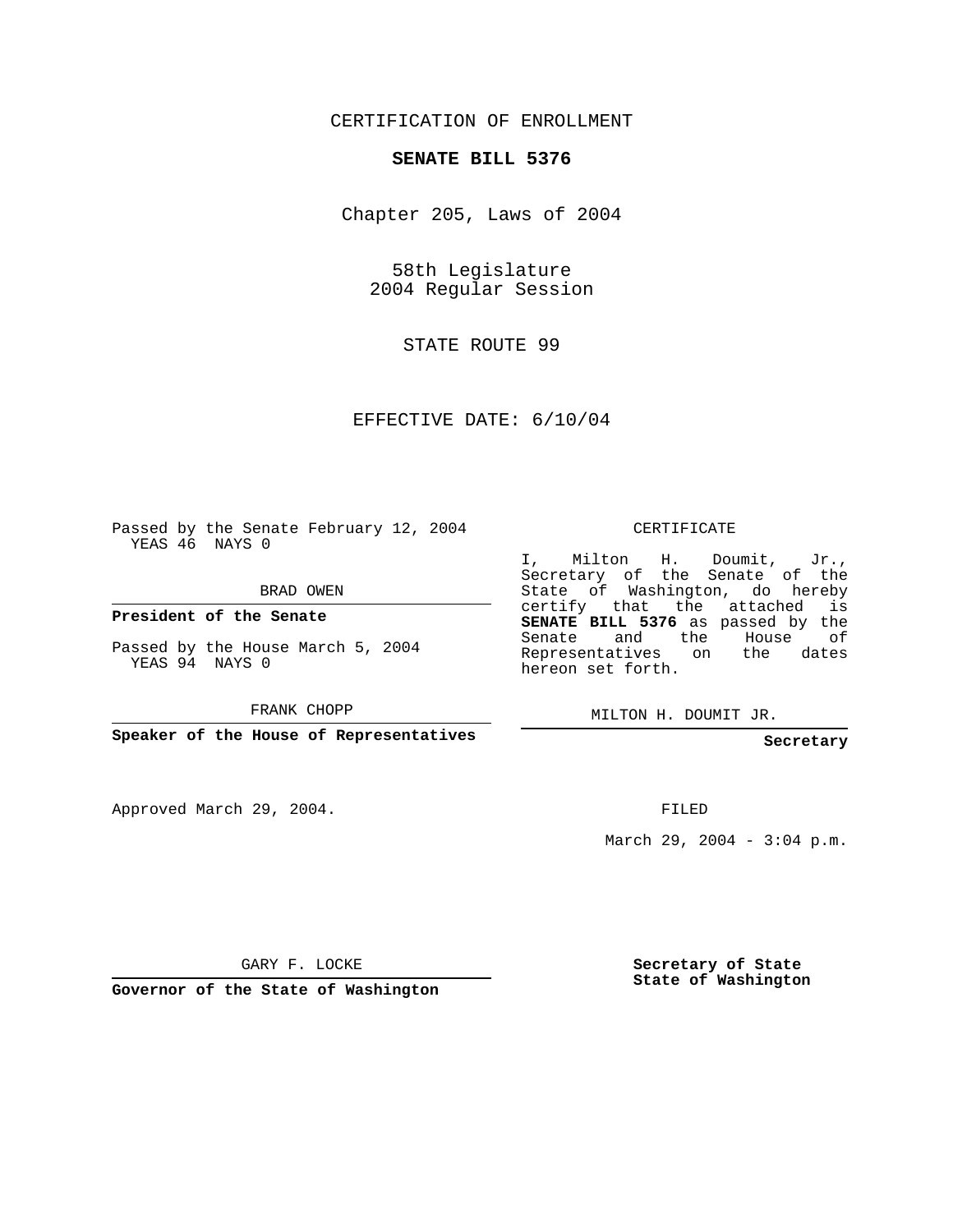## **SENATE BILL 5376** \_\_\_\_\_\_\_\_\_\_\_\_\_\_\_\_\_\_\_\_\_\_\_\_\_\_\_\_\_\_\_\_\_\_\_\_\_\_\_\_\_\_\_\_\_

\_\_\_\_\_\_\_\_\_\_\_\_\_\_\_\_\_\_\_\_\_\_\_\_\_\_\_\_\_\_\_\_\_\_\_\_\_\_\_\_\_\_\_\_\_

Passed Legislature - 2004 Regular Session

**State of Washington 58th Legislature 2003 Regular Session**

**By** Senator Prentice

Read first time 01/23/2003. Referred to Committee on Highways & Transportation.

 1 AN ACT Relating to the alignment of state route number 99; and 2 amending RCW 47.17.160.

3 BE IT ENACTED BY THE LEGISLATURE OF THE STATE OF WASHINGTON:

 **Sec. 1.** RCW 47.17.160 and 1979 ex.s. c 33 s 4 are each amended to read as follows: A state highway to be known as state route number 99 is established as follows: Beginning at a junction with state route number 18 in the vicinity 9 of Federal Way, thence northerly by way of Midway, to a junction with state route 518 in Tukwila; also Beginning at a junction with state route number 599 in the vicinity 12 of Tukwila, thence northerly by way of Seattle, Edmonds, and Lynnwood to a junction with state route number 5 in Everett: PROVIDED, That until state route number 509 is constructed and opened to traffic on an anticipated ultimate alignment from a junction with state route number 705 in Tacoma via the Port of Tacoma industrial area to a junction with state route number 18 in the vicinity of Federal Way that portion of state route number 99 between state route number 5 at Fife and state